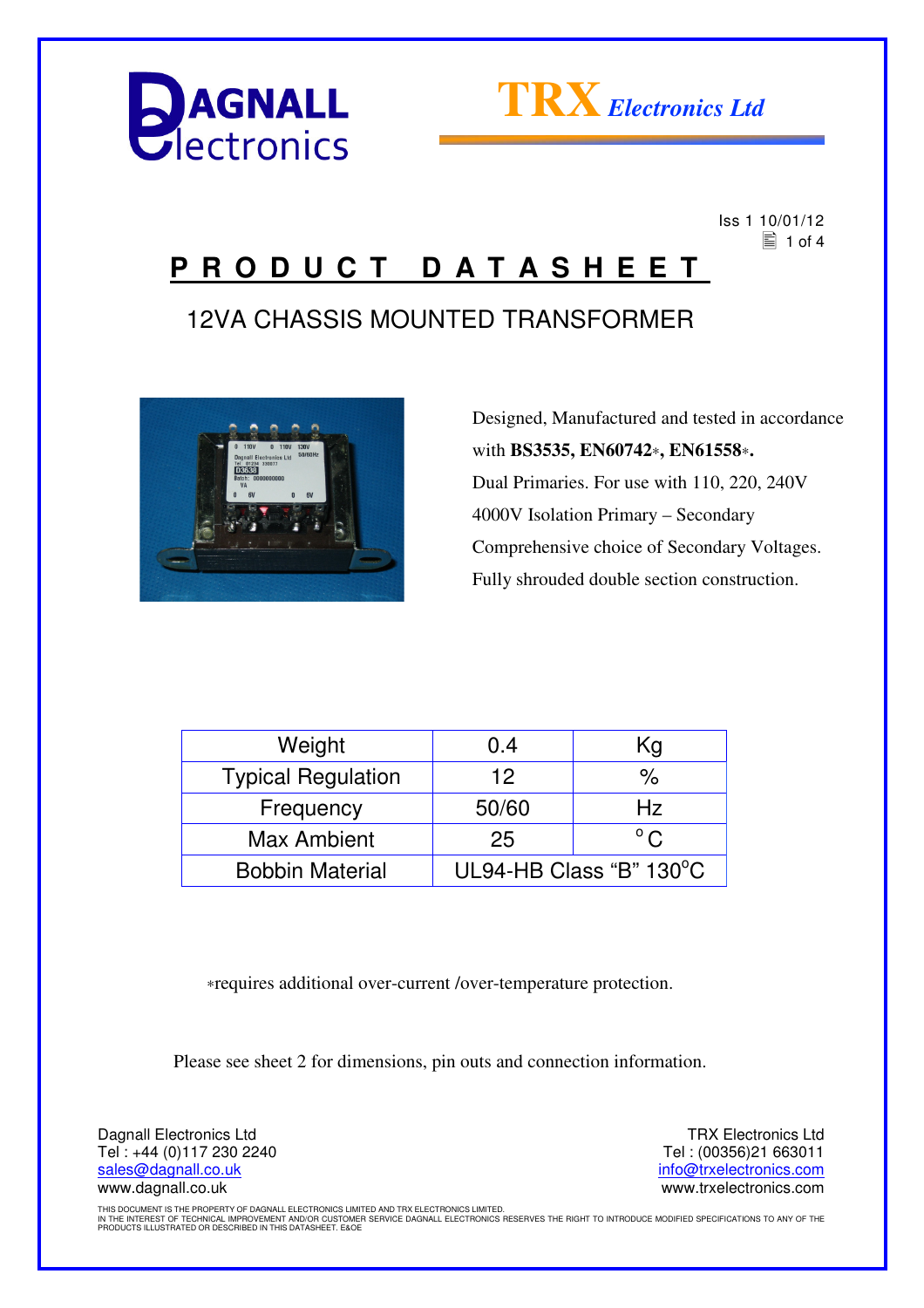



 $\begin{array}{r} \n \text{Iss 1 } 10/07/03 \\
\hline\n \text{2 of 4}\n \end{array}$  $\equiv$  2 of 4

#### Part Numbers

| Part No | Primary                 | Secondary    | Recommended<br><b>Secondary Fuse</b> |
|---------|-------------------------|--------------|--------------------------------------|
| D3637   | 0-110 0-110-130V        | $4.5 + 4.5V$ | 1.25AT                               |
| D3638   | 0-110 0-110-130V        | $6+6V$       | 1AT                                  |
| D3639   | 0-110 0-110-130V        | $9 + 9V$     | 0.63AT                               |
| D3640   | 0-110 0-110-130V        | 10V          | 1.25AT                               |
| D3641   | 0-110 0-110-130V        | $12 + 12V$   | 0.5AT                                |
| D3642   | 0-110 0-110-130V        | $15 + 15V$   | 0.4AT                                |
| D3643   | 0-110 0-110-130V        | $18 + 18V$   | 0.315AT                              |
| D3644   | 0-110 0-110-130V        | $20+20V$     | 0.315AT                              |
| D3645   | $0 - 1100 - 110 - 130V$ | $24 + 24V$   | 0.25AT                               |

Please see sheets 3 and 4 for dimensions, pin outs and connection information.

Dagnall Electronics Ltd Tel : +44 (0)117 230 2240 sales@dagnall.co.uk www.dagnall.co.uk

TRX Electronics Ltd Tel : (00356)21 663011 info@trxelectronics.com www.trxelectronics.com

THIS DOCUMENT IS THE PROPERTY OF DAGNALL ELECTRONICS LIMITED AND TRX ELECTRONICS LIMITED.<br>IN THE INTEREST OF TECHNICAL IMPROVEMENT AND/OR CUSTOMER SERVICE DAGNALL ELECTRONICS RESERVES THE RIGHT TO INTRODUCE MODIFIED SPECIF PRODUCTS ILLUSTRATED OR DESCRIBED IN THIS DATASHEET. E&OE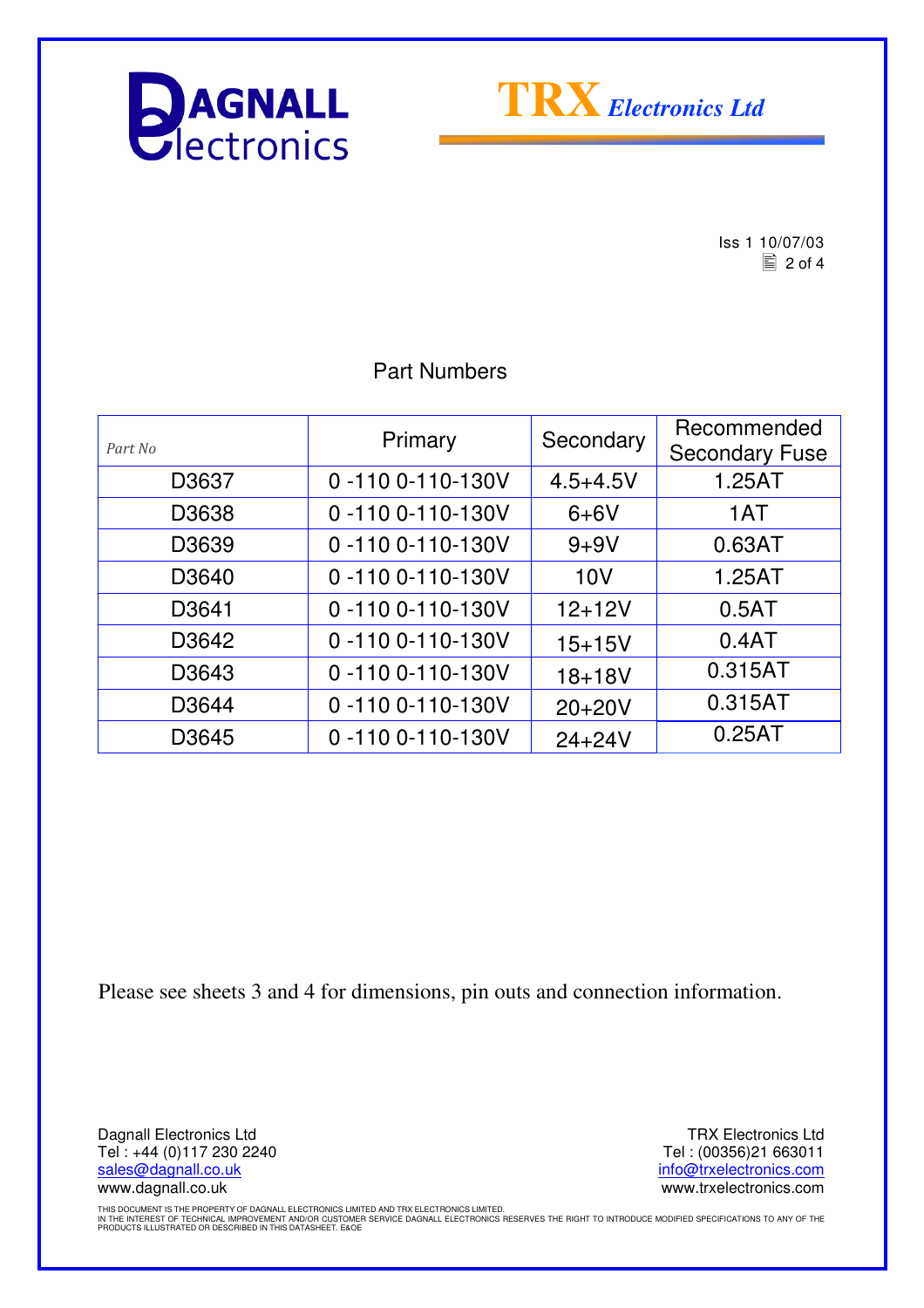



# PRODUCT DATASHEET

### **Multi Primary 12VA**

**Outline Drawing** 



**Dagnall Electronics Ltd** Tel: +44 (0)117 230 2240 sales@dagnall.co.uk www.dagnall.co.uk

**TRX Electronics Ltd** Tel: (00356)21 663011 info@trxelectronics.com www.trxelectronics.com

THIS DOCUMENT IS THE PROPERTY OF DAGNALL ELECTRONICS LIMITED AND TRX ELECTRONICS LIMITED.IN THE INTEREST OF TECHNICAL IMPROVEMENT AND/OR CUSTOMER SERVICE DAGNALL ELECTRONICS RESERVES THE RIGHT TO INTRODUCE MODIFIED SPECIFICATIONS TO ANY OF THE PRODUCTS ILLUSTRATED OR DESCRIBED IN THIS DATASHEET.<br>E&OE